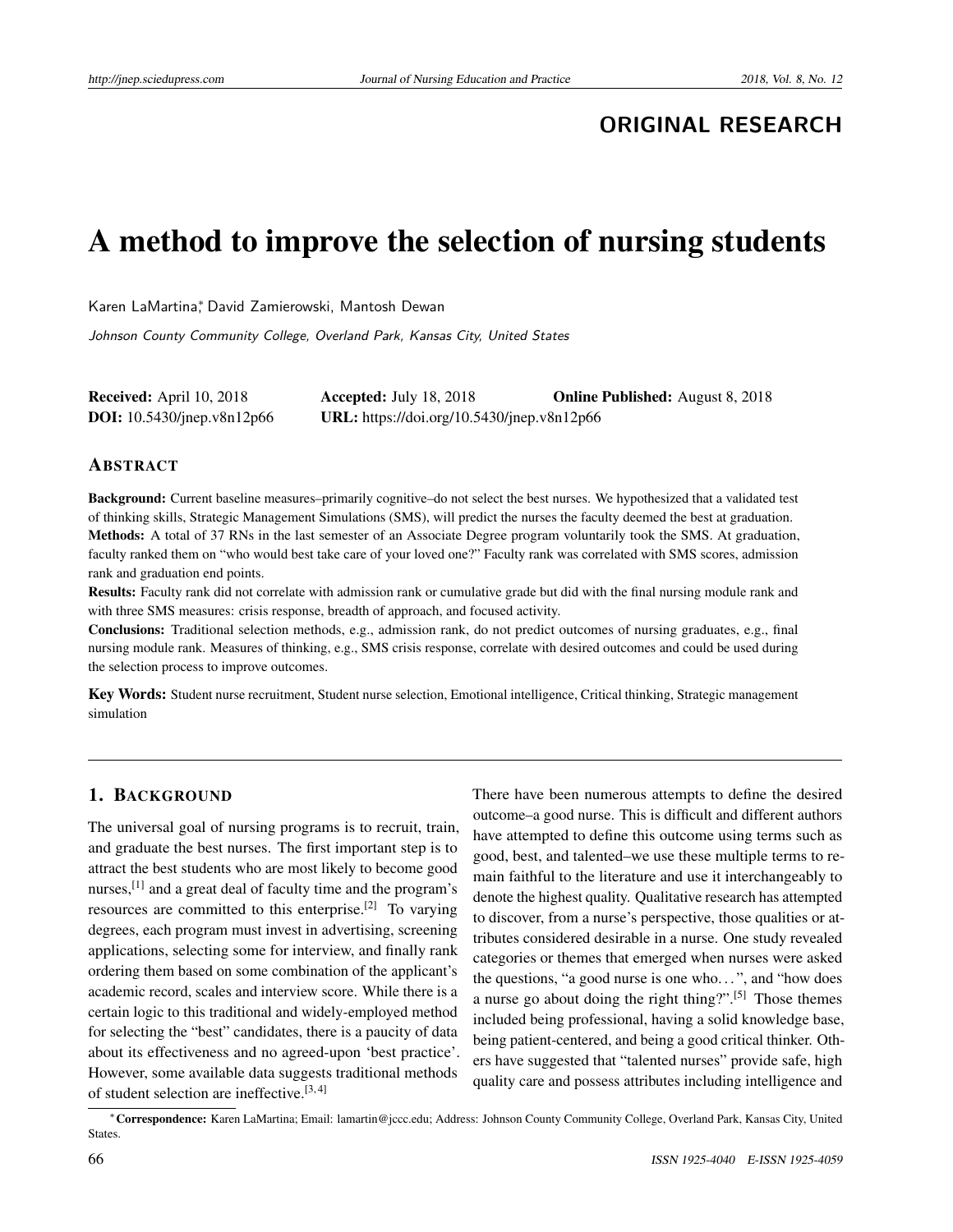competency at the bedside, both in the technical arena as well as the emotional one.<sup>[\[6\]](#page-3-5)</sup>

For decades, numerous attempts have been made to tease out specific factors that would identify the 'right'<sup>[\[1\]](#page-3-0)</sup> candidate and lead to training a talented $[6]$  nurse from the many persons who apply to nursing school. In general, success on exams such as the National Licensure Examination-RN (NCLEX- $RN$ <sup>[\[7\]](#page-3-6)</sup> or rate of attrition<sup>[\[8\]](#page-4-0)</sup> are used as endpoints. Cognitive measures such as grade point average  $(GPA)$ , [\[9,](#page-4-1) [10\]](#page-4-2) high school class rank<sup>[\[10\]](#page-4-2)</sup> or American College Test (ACT) scores are routinely used to evaluate applicants. Since these are not consistently predictive, a host of non-cognitive measures have been added to the mix. These include emotional intel-ligence,<sup>[\[11,](#page-4-3)[12\]](#page-4-4)</sup> a history of caring for others,<sup>[\[11\]](#page-4-3)</sup> personal es-says,<sup>[\[8\]](#page-4-0)</sup> personality tests,<sup>[\[2\]](#page-3-1)</sup> and situational judgment tests.<sup>[\[13\]](#page-4-5)</sup> Methods to assess these traits include the long interview, multiple mini interviews, and letters of reference<sup>[\[13](#page-4-5)-16]</sup> and again, these are not consistently helpful. This parallels the findings from other health fields that there is poor correlation between initial assessment methods and the ability to predict success. For instance, undergraduate GPA and ACT or Medical College Admissions Test (MCAT) scores may predict the likelihood of graduating from school but not how good the nurse or doctor is.

This has led education research to raise two additional questions that are important to this paper. First, are we missing other factors that predict success? Some have pointed to another important attribute, thinking skills, as the critical component.[\[17\]](#page-4-7) There are many models for assessment and training of thinking skills but, as with the admission process, there is a paucity of data showing which ones are most effective. LaMartina and Ward-Smith's review (2014) suggests that Strategic Management Simulation (SMS) may be a particularly good, well validated method to assess thinking skills.<sup>[\[18–](#page-4-8)[20\]](#page-4-9)</sup> Second, how can we meaningfully identify a good nurse? Given the complexity of the team environment in which the nurse functions, it is difficult to tease out the clinical impact that a particular nurse has on patient outcome, which is considered the highest order outcome.<sup>[\[21\]](#page-4-10)</sup> There is no currently available objective method to affirm a 'good nurse'. An alternate, commonly used 'gold standard' (e.g., to identify 'Best Doctors') is: "who would you like to take care of your loved one?" In fact, since objective criteria are rarely available, this subjective but informed choice (with all its failings, primarily a lack of external validation) is still the best available method. It is used every day in getting a clinical referral and was the standard used in a previous study of residents in Psychiatry.[\[22\]](#page-4-11) Being able to identify the best nurses using this method would allow further study of the relevant factors that go into making them.

## 2. METHOD

Thirty seven out of a class of 68 RN students in their last semester of an Associate Degree program volunteered for this project. This was not a regular course, did not acquire a grade, and neither the test or feedback involved any faculty. This project was IRB exempt because it is purely for educational purposes (a federally exempt category) and all data are de-identified. The standard numeric data was available for each of them: admission rank (which is based on GPA  $[40\%]$ , ACT score  $[20\%]$ , and interview score  $[40\%]$  from their application to nursing school), and two of the most important endpoints that are available on graduation- program cumulative grade and class rank, which is based on the score on a single final nursing module. Two additional ratings were generated. First, at graduation, each nurse was rank ordered by clinical faculty based on whom they "would like to see treat their loved one." This was based on observed clinical performance throughout the program in acute care settings. This was considered the "gold standard".

Second, each student took the 80-minute, computerized Strategic Management Simulation (SMS). SMS is grounded in complexity theory and has been used since the 1960s to measure performance in complex situations.<sup>[\[18\]](#page-4-8)</sup> This instrument has been used in industries such as corporate America, the military, and–more recently–medicine, and has achieved high levels of predictive validity, reliability and applicabil-ity to real world settings.<sup>[\[20\]](#page-4-9)</sup> Health care personnel are often challenged by situations which are characterized by VUCAD, which is an acronym for volatility, uncertainty, complexity, ambiguity, and delayed feedback. This instrument is designed to determine how the participant thinks and makes decisions in these stressful or challenging situations.[\[23\]](#page-4-12)

The computerized simulation takes participants through a simulated scenario that includes a period of crisis. Participants can collect information, strategize and plan, and must make decisions based upon the resources available. Each decision takes the participant down a path of future decision opportunities. A unique feature of SMS is that it is knowledge agnostic and the same simulation is used for corporate managers, engineers or health care professionals. This allows complexity theory-based SMS to focus purely on the "how" of decision-making i.e. that process that requires critical thinking that will ultimately lead to effective problem solving.<sup>[\[19\]](#page-4-13)</sup> SMS identifies decision-making ability on 25 different parameters of cognitive behavior. The most relevant for health care participants include activity level, task orientation, initiative, information management, breadth of approach, strategy, and crisis response.<sup>[\[24,](#page-4-14) [25\]](#page-4-15)</sup> Participants receive a score for each parameter. Another unique feature of SMS is the availability of feedback and specific training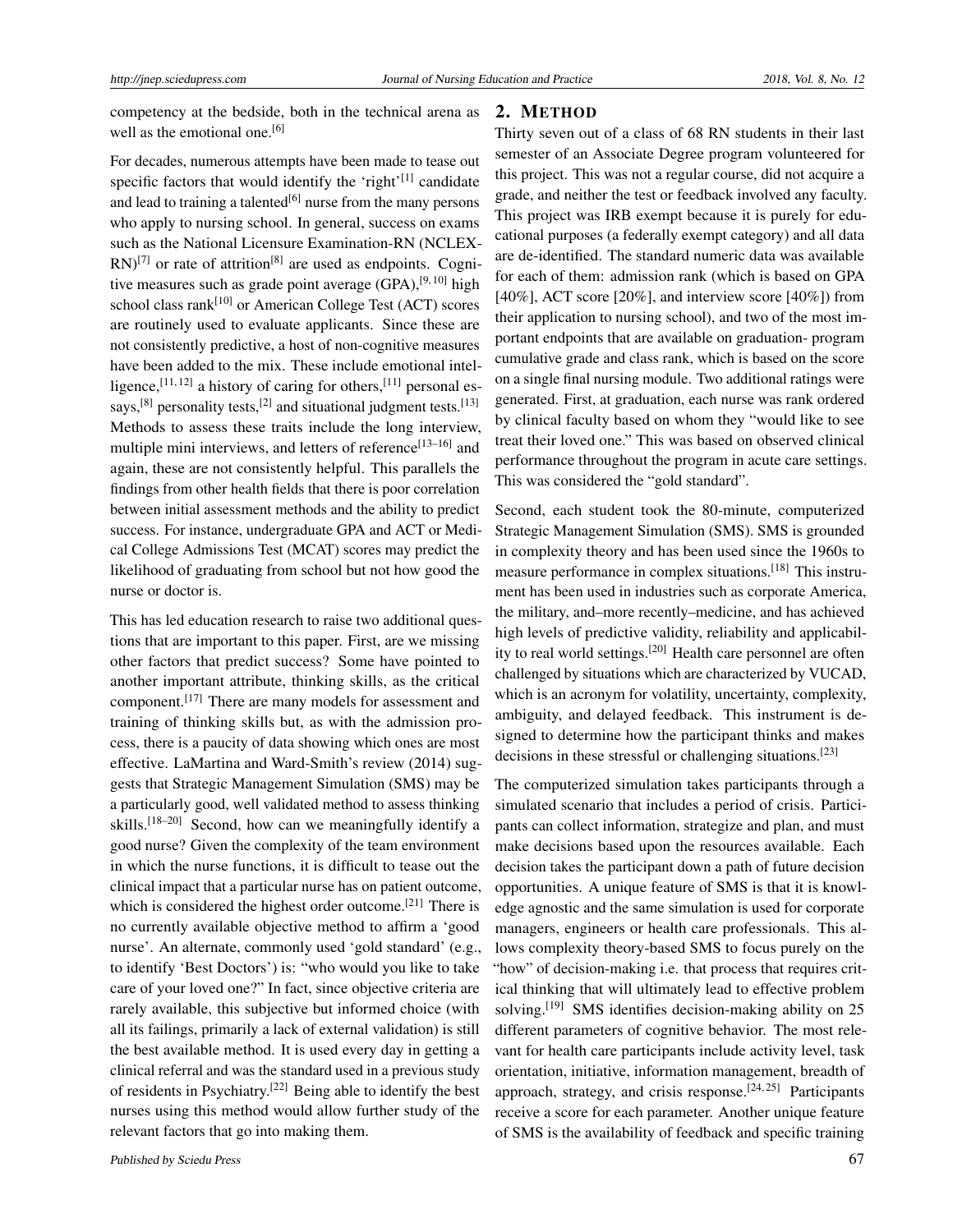to help improve each parameter.

SMS has been studied in resident physicians in several specialties, with evidence that surgery residents increased their competence in clinical decision making.[\[20\]](#page-4-9) This is the first application to nursing students.

## 3. RESULTS

Table 1. Comparison of rankings of students using program admission rank, class rank at end of program, and faculty rank at end of program

| <b>Faculty ranking</b> | <b>Class ranking</b> | <b>Admission ranking</b> |
|------------------------|----------------------|--------------------------|
| $\mathbf{1}$           | $\overline{23}$      | $\overline{51}$          |
| $\overline{c}$         | $\overline{7}$       | 21                       |
| 3                      | 26                   | 10                       |
| $\overline{4}$         | 40                   | 24                       |
| 5                      | 16                   | $\overline{4}$           |
| 6                      | 56                   | 42                       |
| $\overline{7}$         | $10\,$               | 62                       |
| 8                      | $\overline{4}$       | 53                       |
| 9                      | 15                   | 26                       |
| 10                     | 6                    | 15                       |
| 11                     | 11                   | 69                       |
| 12                     | 25                   | 19                       |
| 13                     | 36                   | 5                        |
| 14                     | 59                   | 57                       |
| 15                     | 13                   | 5                        |
| 16                     | 18                   | 66                       |
| $17\,$                 | 61                   | 16                       |
| 18                     | 45                   | 37                       |
| 19                     | 44                   | 43                       |
| 20                     | 27                   | 3                        |
| 21                     | 3                    | 6                        |
| 22                     | 65                   | 63                       |
| 23                     | 12                   | $\overline{4}$           |
| 24                     | 58                   | 29                       |
| 25                     | 5                    | 41                       |
| $26\,$                 | 50                   | 32                       |
| $27\,$                 | 14                   | 13                       |
| $28\,$                 | 47                   | 8                        |
| 29                     | 33                   | 47                       |
| 30                     | 21                   | 56                       |
| 31                     | 64                   | $20\,$                   |
| 32                     | 53                   | 46                       |
| 33                     | 63                   | 3                        |
| 34                     | 34                   | 48                       |
| 35                     | 54                   | 12                       |
| 36                     | 20                   | 30                       |
| 37                     | 38                   | $\sqrt{ }$               |

Faculty rank at graduation did correlate with class rank, which is the grade on the final nursing module (Pearson's *r*  $= .351, p = .039$ . It did not correlate with Admission Rank

(*r* = .089, *p* = .610) or Cumulative grade (*r* = .199, *p* = .253). Faculty rank also was correlated with three SMS measures of thinking: crisis response  $(r = -.810, p = .000)$ , breadth of approach ( $r = -.526$ ,  $p = .001$ ), and focused activity ( $r =$  $-0.372, p = 0.028$  (see Table 1).

Crisis response was the most useful measure. Not only did crisis response have the highest degree of correlation with faculty rank, it was also highly correlated with class rank (*r* = -.519, *p* = .001) and cumulative grade (*r* = .496, *p* = .002). Demographic information, such as gender, or working status while in the nursing program, was not considered in this ranking. Faculty were simply asked to rank the students based on who they felt would be the best bedside clinicians determined by faculty observations in the clinical settings. While those variables could have a bearing on student success, they were not considered in this pilot exercise.

### 4. DISCUSSION

There is a compelling need to profile the best nurses using objective measures. Once we profile them and establish the important elements, we can work on creating and enhancing this constellation of attributes. Our preliminary study asked faculty to rank the best nurses; we know them when we see them but it is not customary to rank the best and the worst (even though all meet minimum criteria and will graduate). We then sought to profile the best nurses using standard measures of academic achievement eg undergraduate GPA, faculty evaluation of their clinical skills eg., grade on final module, as well as a validated instrument of "how" we think which is novel to nursing education, SMS. Admission criteria in this study do not predict any of our desired or valued outcomes at graduation such as the gold standard faculty ranking of students, cumulative grade, nor class rank i.e. faculty rank did not correlate with Admission rank (*r*  $= .089, p = .610$ . This is consistent with the nursing and medicine literature and significant because Admission Rank is based on the current method, i.e., the traditional, broad based, time-intensive, strenuous attempt made to balance objective and subjective input, does not predict any of the desired outcomes. For example the study school site carries a 60%/40% split of objective to subjective weight respectively in ranking potential students. Nevertheless, we persist in an expensive method for choosing nursing students, take seriously the rank order we come up with, and are disappointed enough to set up committees to study why our top-rated applicants don't accept our admission invitation. We did not get our top candidates; we just may have gotten the best ones. We do not know.

If all our admission criteria fail to predict desired outcome, what might do so? It is striking that one easily obtained,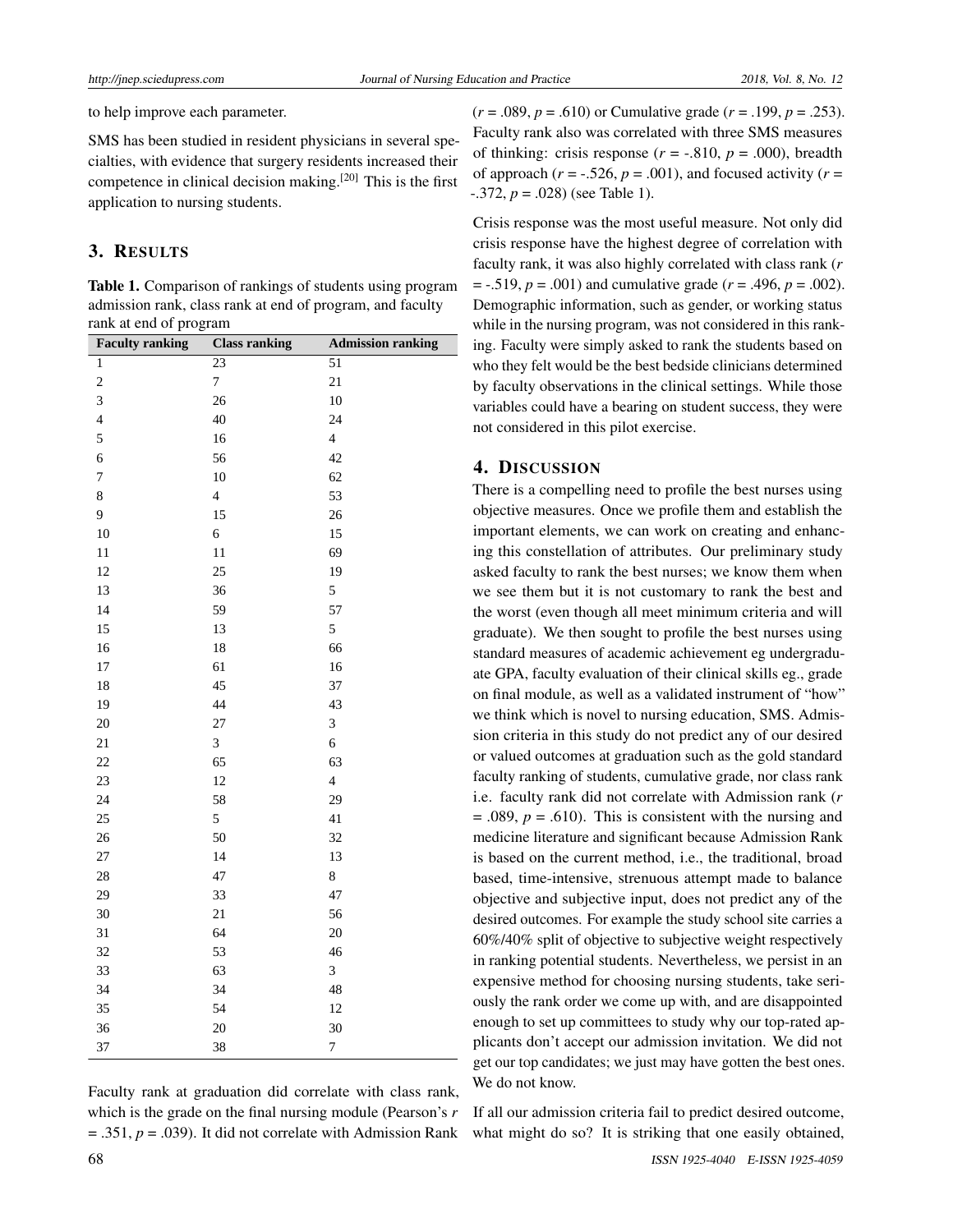objective SMS measure- crisis response- was strongly predictive of faculty rank at graduation (the gold standard), class rank, and cumulative grade. All three of these desired outcome ratings can be calculated only at graduation. In contrast, a measurement of the cognitive parameter of crisis response can be obtained at any stage, including during the application process where it would be particularly useful. The SMS is not being used for this purpose in nursing but has been used as part of the admission process in a Plastic Surgery program.[\[24\]](#page-4-14)

The three significant SMS measures model the thinking of a highly competent nurse with which we can intuitively identify. It is a person who can grasp the big picture and its multiple opportunities (breadth of approach), actively stay on task and get it done (focused activity), and step up in a crisis situation (crisis response). There are several limitations of this pilot study. The subjects are a small  $(n = 37)$  crosssectional, convenience sample of Associate Degree students in their last semester. To show that these SMS measures actually improve selection, this study needs to be replicated with the SMS assessment being done (but not used to influence decisions) as part of the admission process, preferably for all applicants. Then it must be shown that these three measures predicted outcome.

## 5. CONCLUSION

This pilot study found that three parameters of thinking on the SMS- breadth of approach, focused activity, and crisis response- define nurses that faculty rated as the best. If a larger, more rigorous study confirm these preliminary results it would suggest two steps that may produce better nurses. First, we need to recruit students who have the characteristics of the nurse graduates rated highest by faculty. The admission process would admit students with the highest scores on an evaluation of the cognitive parameters of crisis

response, breadth of approach, and focused activity. GPA, ACT, and interview scores remain important and would have a minimum cutoff but would not be given further weight or consideration.

Second, nurses can continue to focus on mastering knowledge and skills while being immersed in traditional settings e.g., clinical rotations, and also train with innovative technologies e.g., high fidelity simulators. To knowledge and skills, we recommend adding what faculty valued the most: thinking skills, with particular attention to crisis response, breadth of approach, and focused activity measures. Thinking skills, especially crisis response, differentiates the good from the average nurse whereas their GPA, ACT score, and cumulative grade do not. We can recruit student nurses already gifted in these thinking parameters and , more importantly, training can also be used to improve them.[\[25\]](#page-4-15)

SMS evaluates many parameters of thinking that are critical and predictive of success in the real world, including in the corporate and medical settings.[\[24\]](#page-4-14) More impressively, it goes beyond evaluation and also allows training (either remediation or enhancement) in any specific parameter. Therefore, a brief curriculum to enhance crisis response, breadth of approach and focused activity could be used to produce better nurses, nurses who are knowledgeable, skillful and good thinkers. This brief curriculum could be beneficial even to– and maybe particularly for–students who were not selected based on SMS parameters. Using SMS for guiding admission decisions and for targeted training are two logical and promising next steps that need to be empirically tested with the aim of improving selection and training to consistently produce good nurses.

## CONFLICTS OF INTEREST DISCLOSURE

The authors declare that there is no conflict of interest.

#### **REFERENCES**

- <span id="page-3-0"></span>[1] Wood C. Choosing the 'right' people for nursing: Can we recruit to care? British Journal of Nursing. 2014; 23(10): 528- 530. PMid:24851917 [https://doi.org/10.12968/bjon.2014](https://doi.org/10.12968/bjon.2014.23.10.528) [.23.10.528](https://doi.org/10.12968/bjon.2014.23.10.528)
- <span id="page-3-1"></span>[2] Talman K, Huli M, Puukka P, et al. The predictive value of two onsite selection methods of undergraduate nursing students: A cohort study. J Nurs Ed Pract. 2018; 8: 12-21. [https://doi.org/10.5](https://doi.org/10.5430/jnep.v8n7p12) [430/jnep.v8n7p12](https://doi.org/10.5430/jnep.v8n7p12)
- <span id="page-3-2"></span>[3] Dawes RM. House of cards: Psychology and psychotherapy built on myth. The Free Press: New York; 1994.
- <span id="page-3-3"></span>[4] Timer JE, Clauson MI. The use of selective admissions tools to predict students' success in an advanced standing baccalaureate nursing program. Nurse Education Today. 2011; 31(6): 601-606.

PMid:21056921 [https://doi.org/10.1016/j.nedt.2010.10](https://doi.org/10.1016/j.nedt.2010.10.015) [.015](https://doi.org/10.1016/j.nedt.2010.10.015)

- <span id="page-3-4"></span>[5] Smith KV, Godfrey S. Being a good nurse and doing the right thing: A qualitative study. Nursing Ethics. 2002; 9(3): 301-312. PMid:12035435 [https://doi.org/10.1191/0969733002ne51](https://doi.org/10.1191/0969733002ne512oa) [2oa](https://doi.org/10.1191/0969733002ne512oa)
- <span id="page-3-5"></span>[6] Lang GM, Beach NL, Patrician PA, et al. Cross-sectional study examining factors related to critical thinking in nursing. Journal for Nurses in Professional Development. 2013; 29(1): 8-15. PMid:23486150 [https://doi.org/10.1097/NND.0b013e31827d08c8](https://doi.org/10.1097/NND.0b013e31827d08c8 )
- <span id="page-3-6"></span>[7] McCarthy MA, Harris D, Tracz SM. Academic and nursing aptitude and the NCLEX-RN in baccalaureate programs. Journal of Nursing Education. 2014; 53(3): 151-159. [https://doi.org/10.3928/](https://doi.org/10.3928/01484834-20140220-01) [01484834-20140220-01](https://doi.org/10.3928/01484834-20140220-01)